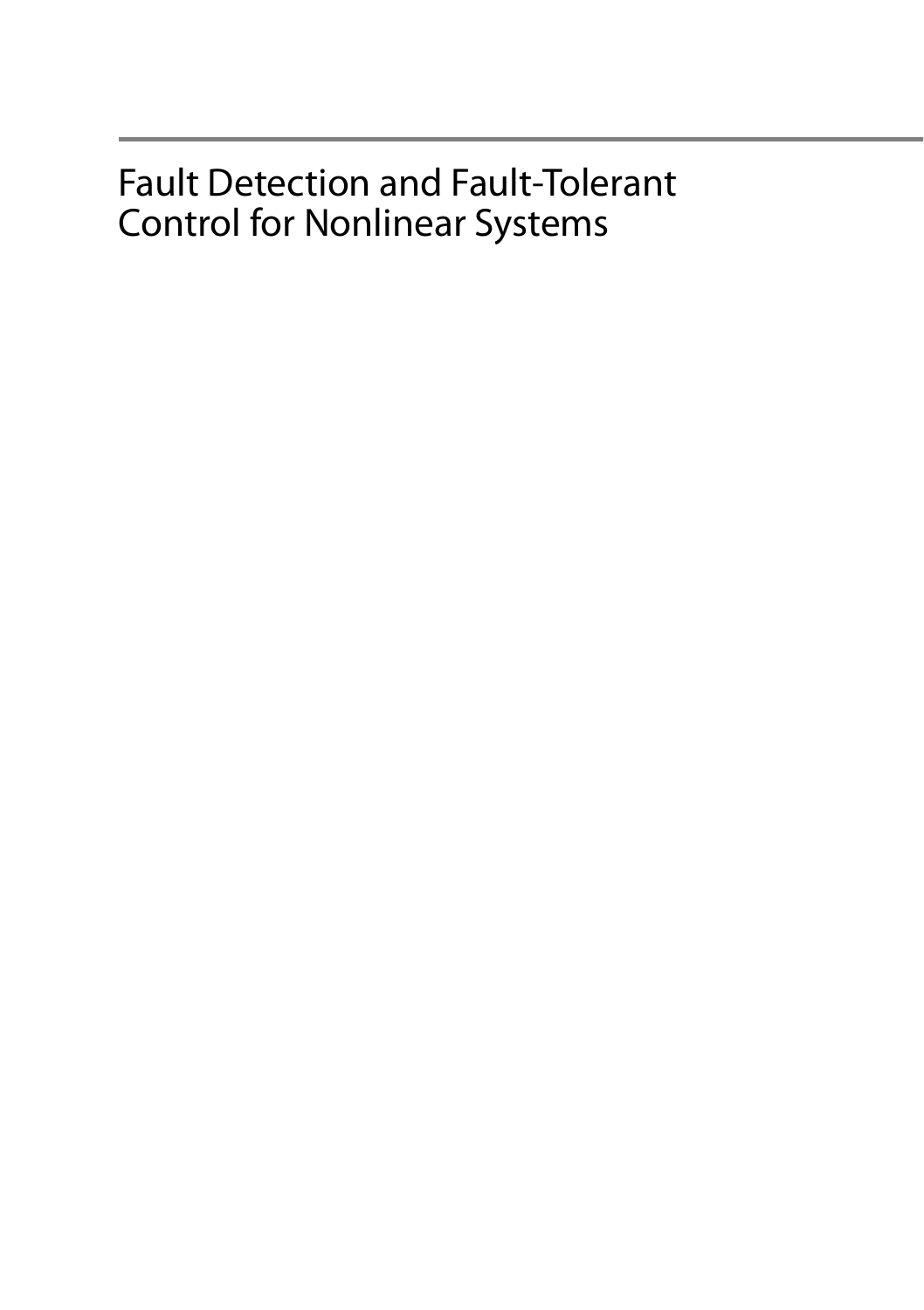Linlin Li

# Fault Detection and Fault-Tolerant Control for Nonlinear Systems

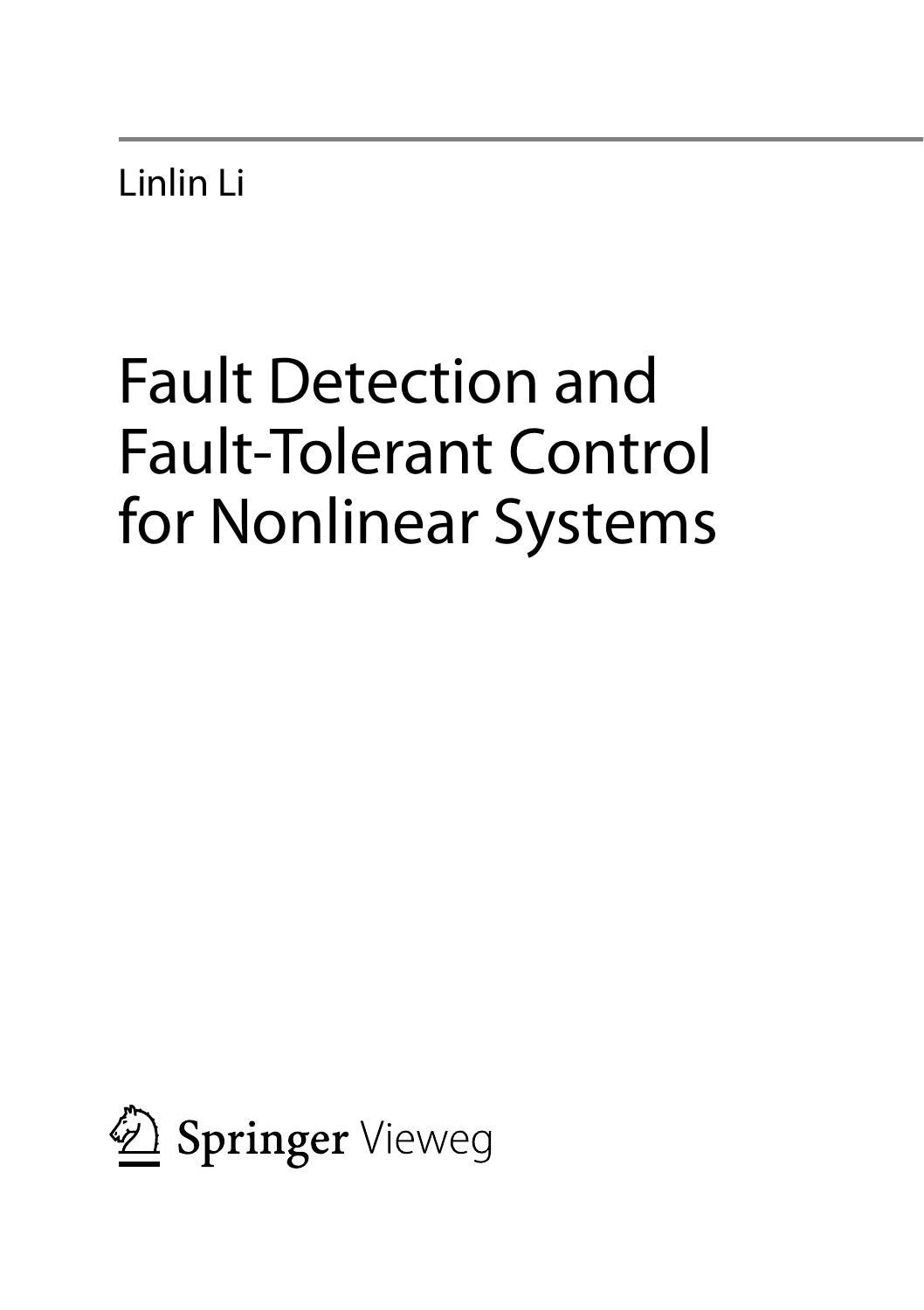Linlin Li Duisburg, Germany

Dissertation University of Duisburg-Essen, Germany, 2015

DOI 10.1007/978-3-658-13020-6

ISBN 978-3-658-13019-0 ISBN 978-3-658-13020-6 (eBook)

Library of Congress Control Number: 2016931840

Springer Vieweg

© Springer Fachmedien Wiesbaden 2016

This work is subject to copyright. All rights are reserved by the Publisher, whether the whole or part of the material is concerned, specifically the rights of translation, reprinting, reuse of illustrations, recitation, broadcasting, reproduction on microfilms or in any other physical way, and transmission or information storage and retrieval, electronic adaptation, computer software, or by similar or dissimilar methodology now known or hereafter developed.

The use of general descriptive names, registered names, trademarks, service marks, etc. in this publication does not imply, even in the absence of a specific statement, that such names are exempt from the relevant protective laws and regulations and therefore free for general use.

The publisher, the authors and the editors are safe to assume that the advice and information in this book are believed to be true and accurate at the date of publication. Neither the publisher nor the authors or the editors give a warranty, express or implied, with respect to the material contained herein or for any errors or omissions that may have been made.

Printed on acid-free paper

This Springer Vieweg imprint is published by Springer Nature The registered company is Springer Fachmedien Wiesbaden GmbH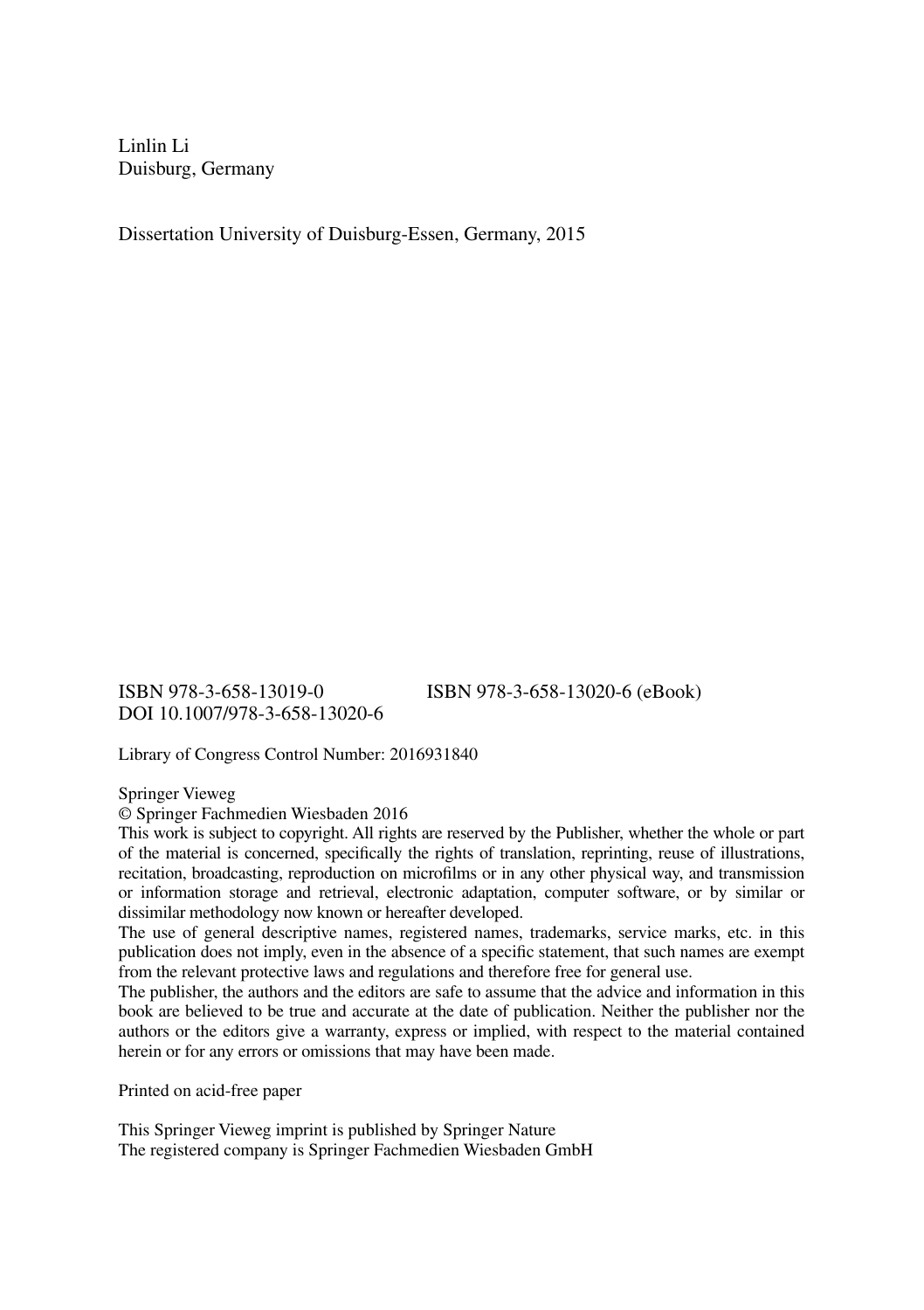<span id="page-3-0"></span>To my parents and Wanjun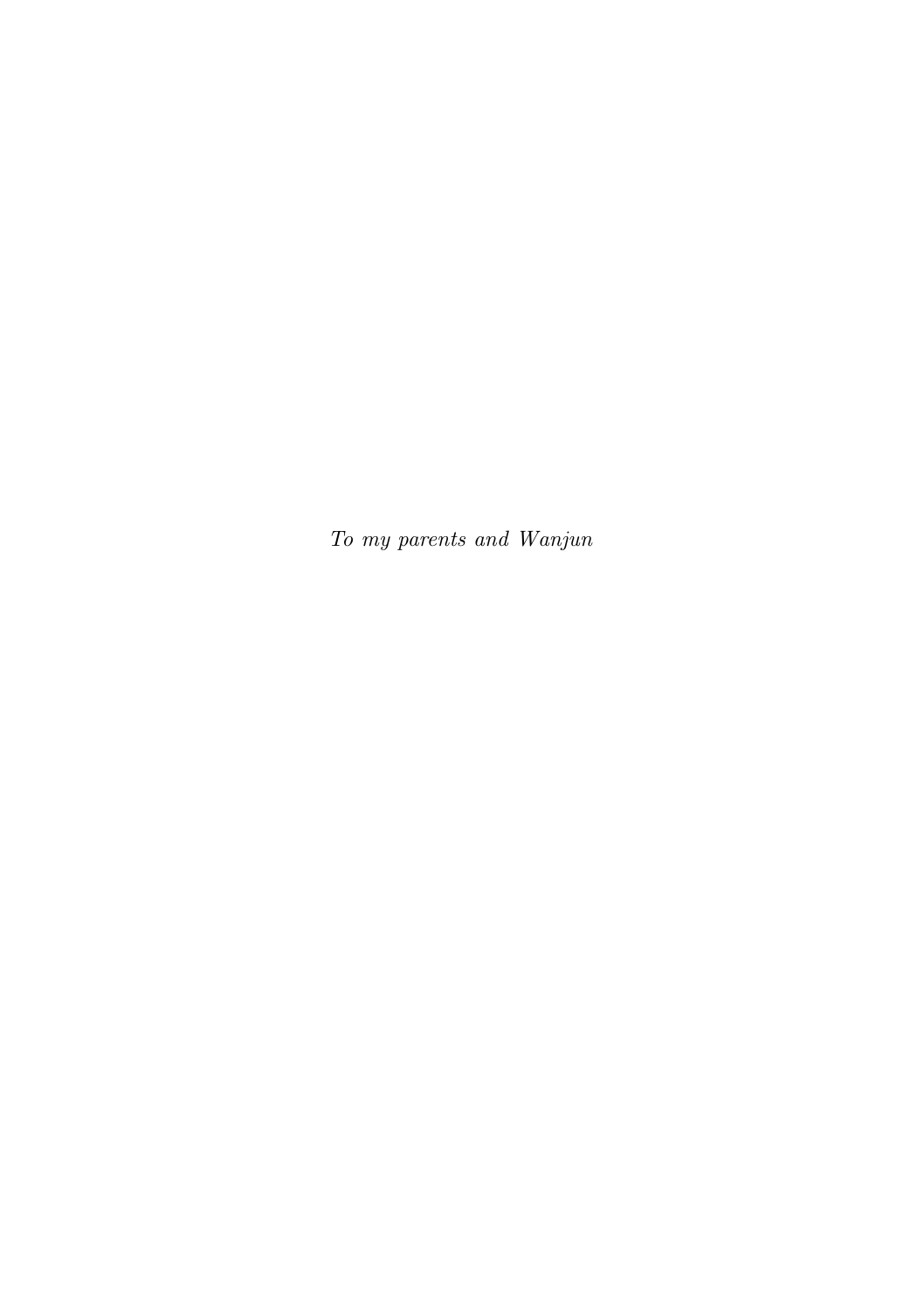#### Preface

Associated with increasing demands on system safety and reliability, fault detection (FD) and fault-tolerant control (FTC) have attracted considerable attention in both research and application fields. Due to the continuously increasing system automation, integration and complexity degrees, industrial processes are typically nonlinear. Therefore, developing FD and FTC approaches for nonlinear systems belong definitely to the most remarkable and challenging topics.

This work is devoted to address the analysis and design issues of observer-based FD and FTC for nonlinear systems. In the first part of the thesis, the configuration of nonlinear observer-based FD systems is formulated by parameterizing the residual generators. Based on the parameterization form, the nonlinear observer-based FD systems are parameterized as well as the threshold settings. Furthermore, the existence conditions of the nonlinear observer-based FD systems are studied to gain a deeper insight into the construction of the FD systems.

The second part of the work focuses on the developments of FD schemes by dealing with the proposed conditions with the aid of the Takagi-Sugeno (T-S) fuzzy dynamic modelling techniques. To further improve the FD performance, an alternative fuzzy observer-based approach is proposed by making use of the knowledge provided by the fuzzy models of each local region and weighting the local residual signal by means of different weighting factors. This is motivated by the fact that unlike linear systems with unified dynamics over the whole working range, the local behavior of nonlinear systems can be significantly different.

With the FD system at hand, it is important to re-configure the controller to maintain or recover the system operations after an alarm is given. For this purpose, the third part of the work is dedicated to two FTC configurations for a class of nonlinear systems. The proposed architectures provide an integrated solution that has advantages to make the plant maintenance, repair and operations easier to handle. Finally, the derived FD and FTC approaches are verified by two benchmark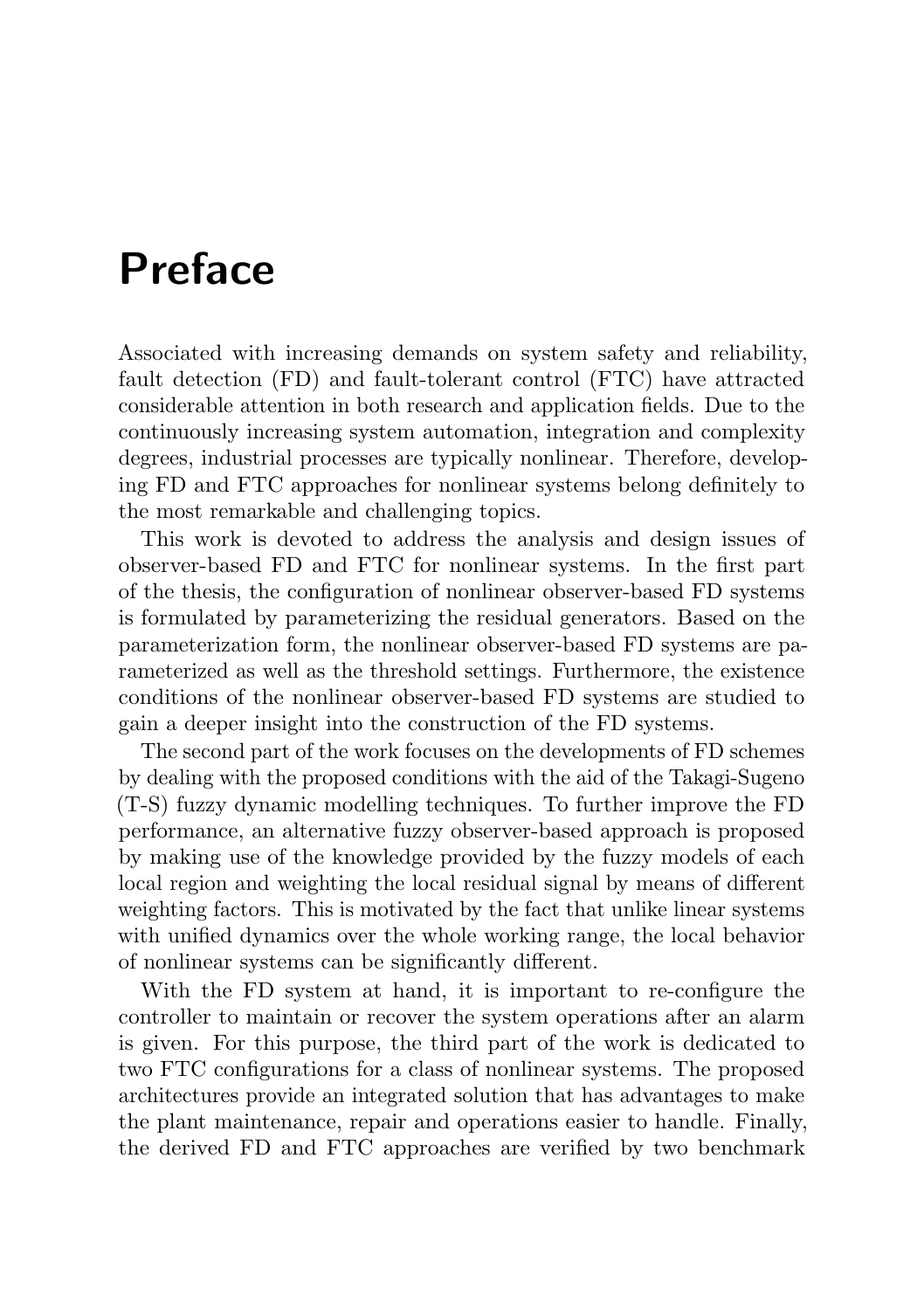processes. The application results demonstrate the effectiveness of the developed methods.

This work was done while the author was with the institute for Automatic Control and Complex Systems (AKS) at the University of Duisburg-Essen. I would like to give the most sincere thanks to Prof. Dr.-Ing. Steven X. Ding for his guidance to my scientific research work. I am very grateful for all his help, encouragements and insight discussions on this work during the past three years. My sincere appreciation must also go to Prof. Ying Yang for her valuable guidance and discussions on this thesis. I am very grateful for her consistent support and encouragements. I would also like to thank Prof. Jianbin Qiu for all his valuable guidance, discussions and cooperation on the fuzzy fault detection works. I am very grateful for his consistent patience and support.

I would like to thank Kai, Zhiwen, Tim K., Yuri, Hao, Minjia and Svenja for their valuable review and suggestions to my dissertation. My thanks also go to all the AKS colleagues, Shane, Changchen, Sihan, Haiyang, Tim D., Chris, Ali, Christoph, Sabine, Dr. Köppen-Seliger, Eberhard, Klaus, G¨obel, Dr. Zhao, Dr. Yang, Prof. Peng and Prof. Lei for their valuable discussion and helpful suggestions.

My special thanks go to my group mate Yong for all his valuable discussions and cooperation. I would like to thank Dongmei for her great support and company. Moreover, I am also grateful to my former colleagues and friends, Hongli, Bo and Shouchao for their valuable support and encouragements. I would also like to thank my friends, Yao and Jing, for their valuable support.

Finally, I would like to dedicate this work to my family, especially my parents, my sister and my brother for understanding and supporting me in whatever I decide to do - especially my husband, Wanjun, for his patience and support.

Linlin Li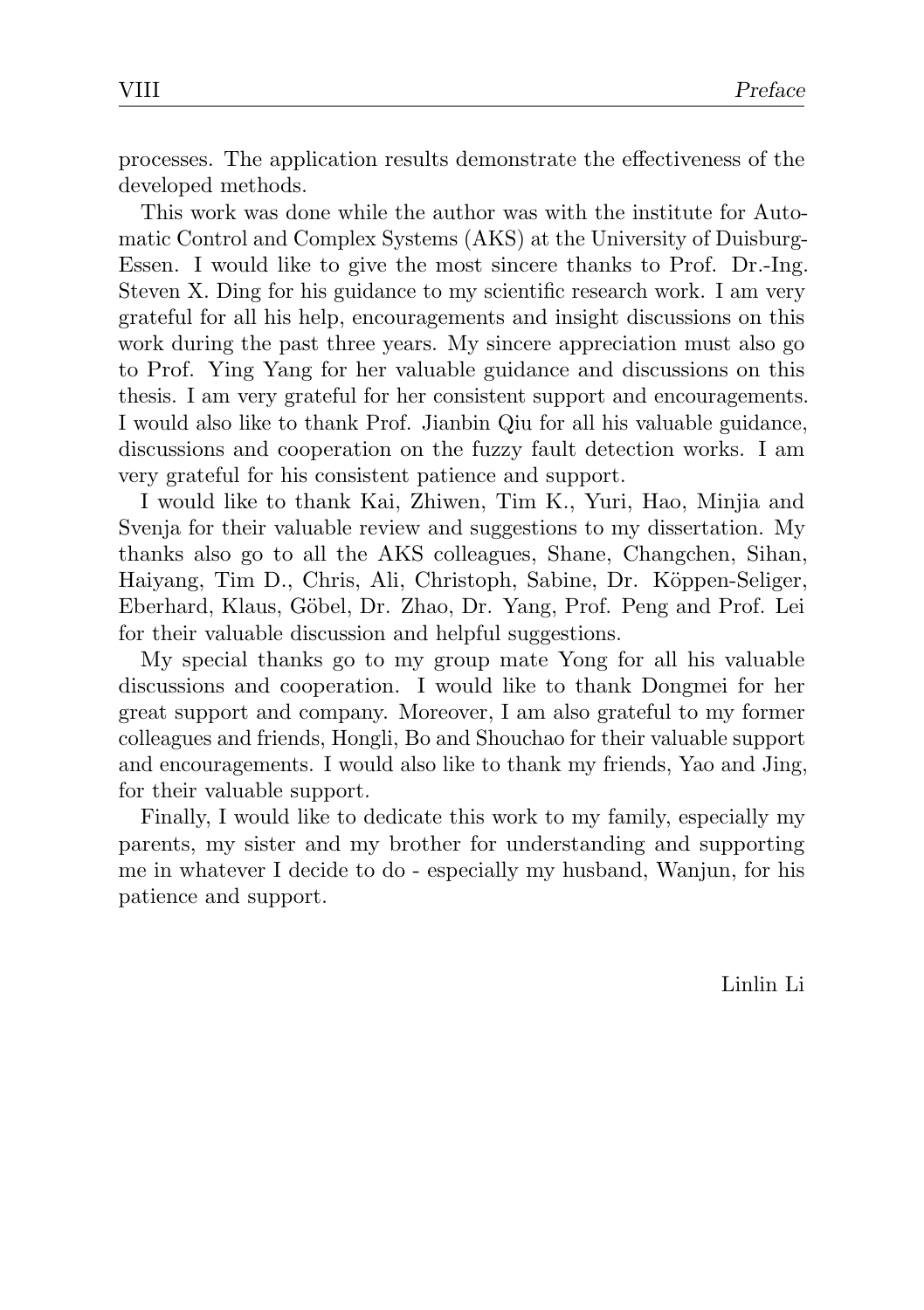### **Contents**

|                | <b>Preface</b>        |                          |                                                                                                                                                                                                                        | v                                                       |
|----------------|-----------------------|--------------------------|------------------------------------------------------------------------------------------------------------------------------------------------------------------------------------------------------------------------|---------------------------------------------------------|
|                |                       | <b>List of Figures</b>   |                                                                                                                                                                                                                        | XIII                                                    |
|                |                       | <b>List of Tables</b>    |                                                                                                                                                                                                                        | XV                                                      |
|                |                       | <b>List of Notations</b> |                                                                                                                                                                                                                        | XVII                                                    |
| 1.             | 1.1<br>$1.2\,$<br>1.3 | <b>Introduction</b>      | Motivation of the Work                                                                                                                                                                                                 | $\mathbf{1}$<br>$\mathbf{1}$<br>$\,6$<br>$\overline{7}$ |
| $\overline{2}$ |                       |                          | <b>Overview of FD and FTC Technology</b>                                                                                                                                                                               | 11                                                      |
|                | $2.1\,$<br>2.2        | 2.1.1<br>2.1.2<br>2.1.3  | FD and FTC Configuration for LTI Systems<br>Coprime Factorization Techniques<br>The Configuration of Observer-based FD Systems<br>The Configuration of Observer-based FTC<br>FDI and FTC Schemes for Nonlinear Systems | 11<br>12<br>13<br>16<br>20                              |
|                | 2.3                   | 2.2.1<br>2.2.2<br>2.2.3  | Representation of Nonlinear Systems<br>Classification of Observer-based FDI Techniques.<br>Classification of FTC Techniques for Nonlinear<br>$\text{Systems} \dots \dots \dots \dots \dots \dots \dots \dots \dots$    | $20\,$<br>22<br>25<br>27                                |
| 3              |                       |                          | <b>Configuration of Nonlinear Observer-based FD Systems</b>                                                                                                                                                            | 29                                                      |
|                | 3.1<br>$3.2\,$        | 3.2.1<br>3.2.2<br>3.2.3  | Preliminaries and Problem Formulation<br>On the Existence Conditions of Observer-based FD Systems<br>$\mathcal{L}_{\infty}$ Observer-based FD Systems<br>$\mathcal{L}_2$ Observer-based FD Systems                     | 30<br>31<br>33<br>35<br>36                              |
|                |                       |                          | $\mathcal{L}_{\infty}/\mathcal{L}_2$ Observer-based FD Systems                                                                                                                                                         |                                                         |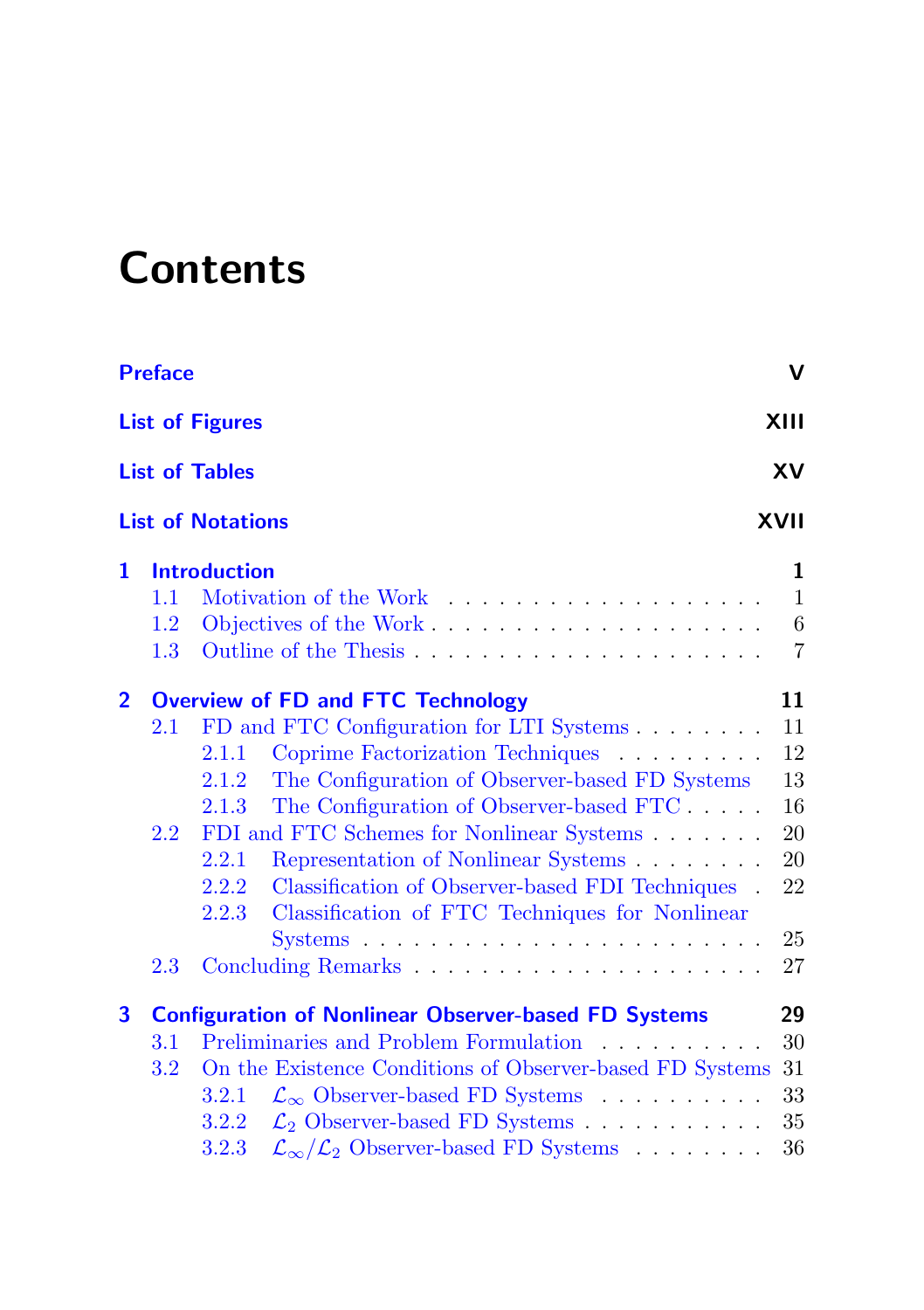|   | 3.3 |                                                                                          | Parametrization of Nonlinear Residual Generators                                            | 39  |  |  |
|---|-----|------------------------------------------------------------------------------------------|---------------------------------------------------------------------------------------------|-----|--|--|
|   | 3.4 |                                                                                          | Parametrization of Nonlinear FD Systems                                                     | 43  |  |  |
|   |     | 3.4.1                                                                                    | $\mathcal{L}_{\infty}$ -Class FD Systems                                                    | 45  |  |  |
|   |     | 3.4.2                                                                                    | $\mathcal{L}_2$ -Class FD System                                                            | 47  |  |  |
|   | 3.5 |                                                                                          |                                                                                             | 49  |  |  |
|   | 3.6 |                                                                                          |                                                                                             | 53  |  |  |
| 4 |     |                                                                                          | Design of $\mathcal{L}_2$ Nonlinear Observer-based FD Systems                               | 55  |  |  |
|   | 4.1 |                                                                                          | Preliminaries and Problem Formulation                                                       | 55  |  |  |
|   | 4.2 |                                                                                          | Design of $\mathcal{L}_2$ Fuzzy Observer-based FD Systems                                   | 56  |  |  |
|   |     | 4.2.1                                                                                    | Fuzzy Dynamic Modelling                                                                     | 56  |  |  |
|   |     | 4.2.2                                                                                    | $\mathcal{L}_2$ Fuzzy Observer-based Residual Generator                                     | 58  |  |  |
|   |     | 4.2.3                                                                                    | $\mathcal{L}_2$ Fuzzy Observer-based FD Systems                                             | 63  |  |  |
|   | 4.3 |                                                                                          | Design of $\mathcal{L}_2$ Robust Fuzzy Observer-based FD Systems.                           | 64  |  |  |
|   | 4.4 |                                                                                          |                                                                                             | 67  |  |  |
|   | 4.5 |                                                                                          |                                                                                             | 68  |  |  |
| 5 |     | 69<br>Design of $\mathcal{L}_{\infty}/\mathcal{L}_2$ Nonlinear Observer-based FD Systems |                                                                                             |     |  |  |
|   | 5.1 |                                                                                          | Preliminaries and Problem Formulation<br>$\mathbf{r}$ . The state of the state $\mathbf{r}$ | 70  |  |  |
|   | 5.2 |                                                                                          | Design of $\mathcal{L}_{\infty}/\mathcal{L}_2$ Type of Fuzzy Observer-based FD Systems      | 71  |  |  |
|   |     | 5.2.1                                                                                    | Fuzzy Dynamic Modelling                                                                     | 71  |  |  |
|   |     | 5.2.2                                                                                    | $\mathcal{L}_{\infty}/\mathcal{L}_2$ Type of Fuzzy Observer-based Residual                  |     |  |  |
|   |     |                                                                                          |                                                                                             | 74  |  |  |
|   |     | 5.2.3                                                                                    | $\mathcal{L}_{\infty}/\mathcal{L}_2$ Type of Fuzzy Observer-based FD Systems                | 85  |  |  |
|   | 5.3 |                                                                                          |                                                                                             | 86  |  |  |
|   | 5.4 |                                                                                          |                                                                                             | 87  |  |  |
| 6 |     |                                                                                          | Design of Weighted Fuzzy Observer-based FD Systems                                          | 89  |  |  |
|   | 6.1 |                                                                                          | Preliminaries and Problem Formulation                                                       | 90  |  |  |
|   |     | 6.1.1                                                                                    | Configuration of Discrete-Time $\mathcal{L}_2$ Observer-based                               |     |  |  |
|   |     |                                                                                          |                                                                                             | 90  |  |  |
|   |     | 6.1.2                                                                                    | The Existence Condition of Discrete-Time $\mathcal{L}_2$                                    |     |  |  |
|   |     |                                                                                          | Observer-based FD Systems                                                                   | 91  |  |  |
|   |     | 6.1.3                                                                                    |                                                                                             | 93  |  |  |
|   |     | 6.1.4                                                                                    | Problem Formulation                                                                         | 94  |  |  |
|   | 6.2 |                                                                                          | $\mathcal{L}_2$ Piecewise-Fuzzy Observer-based FD Systems $\ldots$ .                        | 94  |  |  |
|   |     | 6.2.1                                                                                    | Piecewise-Fuzzy Dynamic Modelling                                                           | 95  |  |  |
|   |     | 6.2.2                                                                                    | Weighted Piecewise-Fuzzy Residual Generator                                                 | 97  |  |  |
|   |     | 6.2.3                                                                                    | An Integrated Design Scheme of FD Systems                                                   | 100 |  |  |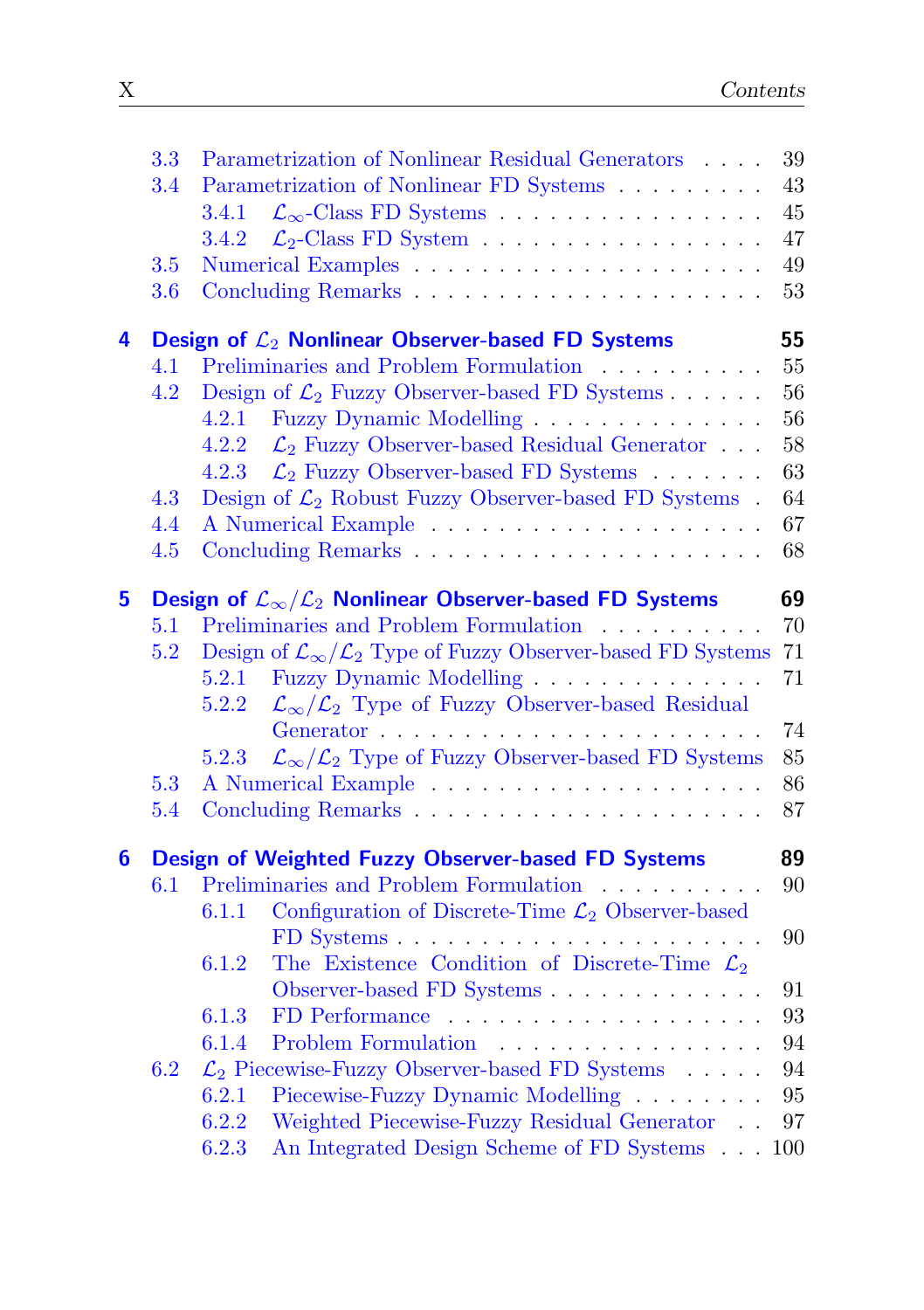|   | 6.3                        | $\mathcal{L}_2$ Robust Piecewise-Fuzzy Observer-based FD Systems . 107      |     |
|---|----------------------------|-----------------------------------------------------------------------------|-----|
|   | 6.4                        |                                                                             |     |
|   | 6.5                        |                                                                             |     |
| 7 |                            | <b>FTC Configurations for Nonlinear Systems</b>                             | 115 |
|   | 7.1                        | Preliminaries and Problem Formulation 116                                   |     |
|   | 7.2                        | Residual Generator-based FTC Configurations 116                             |     |
|   |                            | Controller Parametrization 117<br>7.2.1                                     |     |
|   |                            | Residual Generator-based Realizations of Con-<br>7.2.2                      |     |
|   |                            | troller Parameterization 119                                                |     |
|   |                            | 7.2.3<br>FTC Configurations $\ldots \ldots \ldots \ldots \ldots \ldots 124$ |     |
|   | 7.3                        | A Design Scheme of FTC Configuration 126                                    |     |
|   |                            | Observer-based Fault Diagnosis System Design 127<br>7.3.1                   |     |
|   |                            | 7.3.2                                                                       |     |
|   | 7.4                        |                                                                             |     |
|   | 7.5                        |                                                                             |     |
| 8 |                            | <b>Application to Benchmark Processes</b>                                   | 135 |
|   | 8.1                        | Case Studies on CSTH Process 135                                            |     |
|   |                            | Process Description 135<br>8.1.1                                            |     |
|   |                            | $\mathcal{L}_2$ Fuzzy Observer-based FD for Continuous Non-<br>8.1.2        |     |
|   |                            |                                                                             |     |
|   |                            | Weighted $\mathcal{L}_2$ Fuzzy Observer-based FD for<br>8.1.3               |     |
|   |                            | Discrete-Time Nonlinear Systems 144                                         |     |
|   | 8.2                        | Case Studies on Three-Tank System 148                                       |     |
|   |                            | 8.2.1<br>Process Description 149                                            |     |
|   |                            | Real-Time Implementation of FTC Architecture<br>8.2.2                       |     |
|   |                            | with Embedded Runge-Kutta Iterations 150                                    |     |
|   |                            | $\mathcal{L}_{\infty}/\mathcal{L}_2$ Fuzzy Observer-based FD 156<br>8.2.3   |     |
|   | 8.3                        |                                                                             |     |
| 9 |                            | <b>Conclusions and Future Work</b>                                          | 161 |
|   | <b>Bibliography</b><br>163 |                                                                             |     |
|   |                            |                                                                             |     |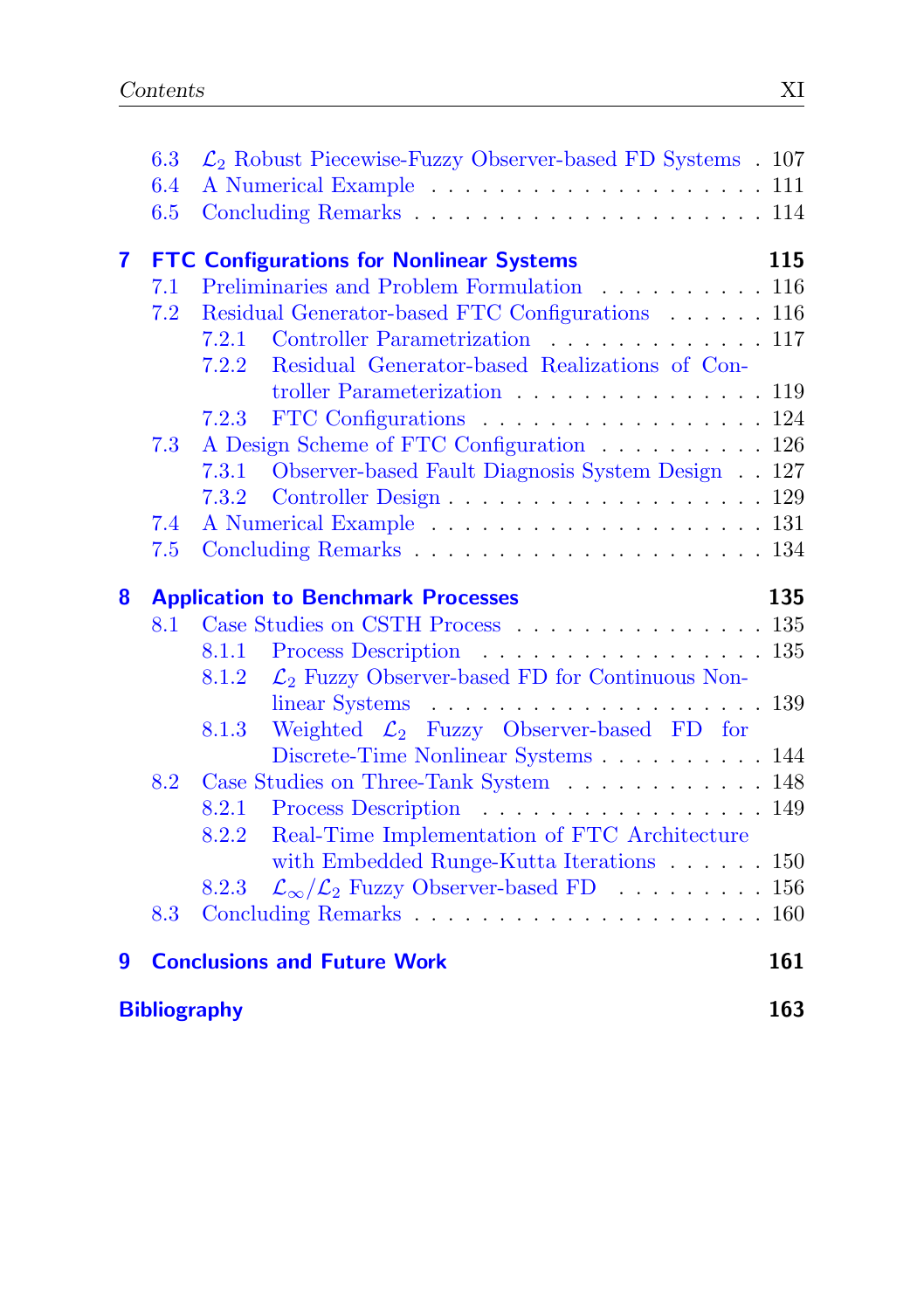# <span id="page-9-0"></span>List of Figures

| 1.1        | Schematic description of model-based fault detection con-<br>$\sqrt{3}$                                                                                                                                                                                           |
|------------|-------------------------------------------------------------------------------------------------------------------------------------------------------------------------------------------------------------------------------------------------------------------|
| $1.2\,$    | Active fault-tolerant control architecture $\ldots \ldots \ldots \ldots$<br>$\overline{4}$                                                                                                                                                                        |
| 2.1        | 13<br>Observer-based fault detection configuration                                                                                                                                                                                                                |
| 2.2        | Standard feedback control loop<br>16                                                                                                                                                                                                                              |
| 2.3        | 19                                                                                                                                                                                                                                                                |
| 3.1        | Observer-based fault detection configuration for nonlinear                                                                                                                                                                                                        |
|            | 44<br>systems                                                                                                                                                                                                                                                     |
| 3.2        | The comparison of $  r(t)  $ and $\beta(  \mathbf{x}(0) - \hat{\mathbf{x}}(0)  $ , t).<br>51                                                                                                                                                                      |
| 3.3        | 52<br>Detection of a sensor fault                                                                                                                                                                                                                                 |
| 4.1        | Fuzzy observer-based FD configuration for nonlinear systems<br>63                                                                                                                                                                                                 |
| 5.1        | Membership functions for fuzzy modelling<br>88                                                                                                                                                                                                                    |
| 6.1<br>6.2 | Membership functions for fuzzy modelling $\ldots \ldots \ldots 111$<br>(a) Fault detection performance of FD system with weight-<br>ing factors in $(6.83)$ ; (b) fault detection performance of<br>FD system with constant weighting factor $\omega = 2.119$ 113 |
| 7.1        | Standard feedback control loop 116                                                                                                                                                                                                                                |
| 7.2        | Controller parametrization via detectable kernel represen-                                                                                                                                                                                                        |
|            | 119                                                                                                                                                                                                                                                               |
| 7.3        | The FTC configuration $\ldots \ldots \ldots \ldots \ldots \ldots$<br>125                                                                                                                                                                                          |
| 7.4        | An alternative FTC configuration<br>127                                                                                                                                                                                                                           |
| 7.5        | Time evolution of state without controller $\dots \dots$<br>131                                                                                                                                                                                                   |
| 7.6        | Time evolution of state with nominal controller $\Sigma_C$ in                                                                                                                                                                                                     |
|            | fault-free case $\dots \dots \dots \dots \dots \dots \dots \dots \dots \dots \dots \dots 132$                                                                                                                                                                     |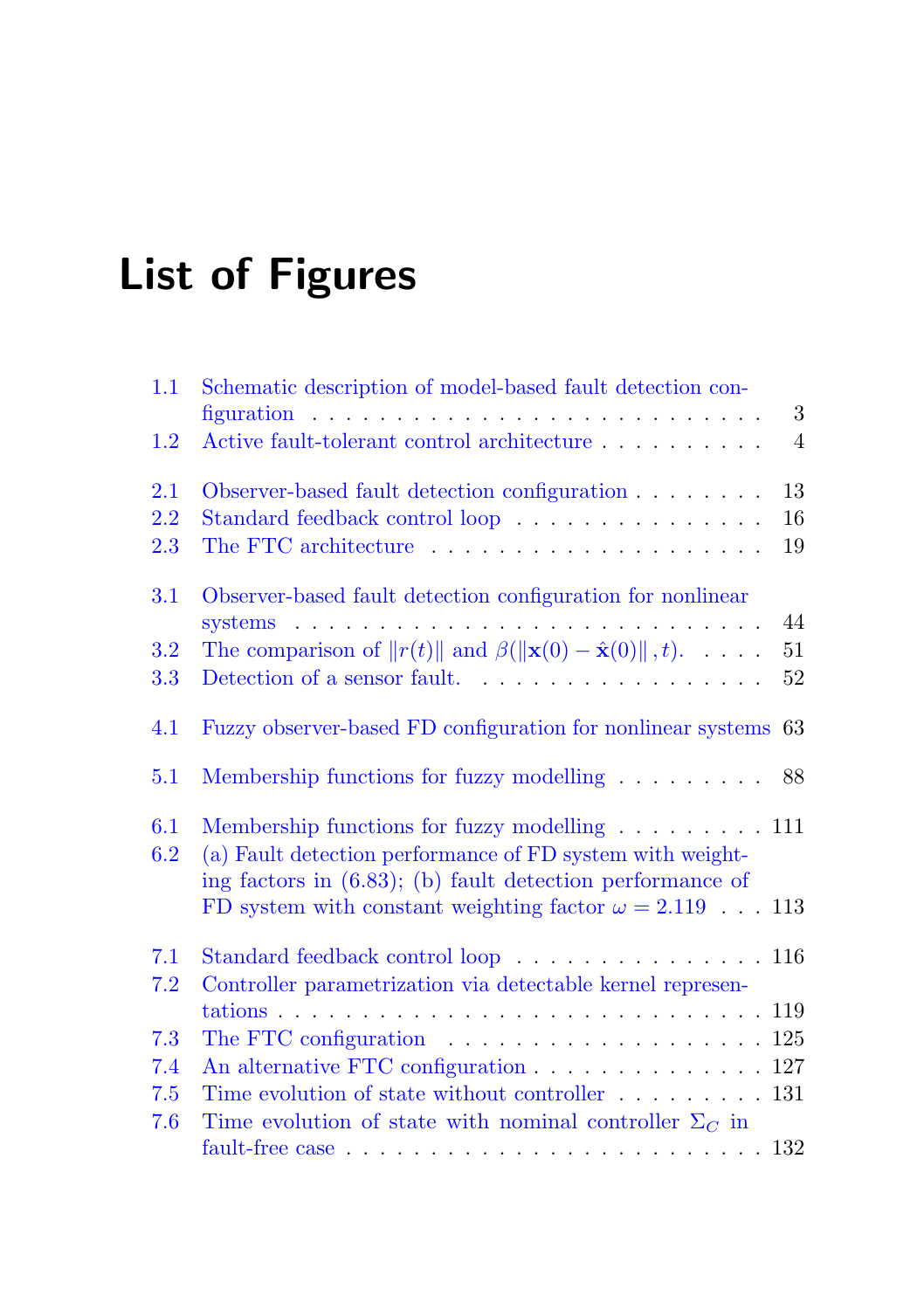| Time evolution of state with nominal controller $\Sigma_C$ in       |                                                                                                                                                                                                                                                                                                                                                                                                                                                                                                                                                                                                                                                                                                                                           |
|---------------------------------------------------------------------|-------------------------------------------------------------------------------------------------------------------------------------------------------------------------------------------------------------------------------------------------------------------------------------------------------------------------------------------------------------------------------------------------------------------------------------------------------------------------------------------------------------------------------------------------------------------------------------------------------------------------------------------------------------------------------------------------------------------------------------------|
|                                                                     | 133                                                                                                                                                                                                                                                                                                                                                                                                                                                                                                                                                                                                                                                                                                                                       |
|                                                                     | 133                                                                                                                                                                                                                                                                                                                                                                                                                                                                                                                                                                                                                                                                                                                                       |
|                                                                     | 134                                                                                                                                                                                                                                                                                                                                                                                                                                                                                                                                                                                                                                                                                                                                       |
|                                                                     |                                                                                                                                                                                                                                                                                                                                                                                                                                                                                                                                                                                                                                                                                                                                           |
|                                                                     |                                                                                                                                                                                                                                                                                                                                                                                                                                                                                                                                                                                                                                                                                                                                           |
|                                                                     |                                                                                                                                                                                                                                                                                                                                                                                                                                                                                                                                                                                                                                                                                                                                           |
|                                                                     |                                                                                                                                                                                                                                                                                                                                                                                                                                                                                                                                                                                                                                                                                                                                           |
|                                                                     |                                                                                                                                                                                                                                                                                                                                                                                                                                                                                                                                                                                                                                                                                                                                           |
|                                                                     |                                                                                                                                                                                                                                                                                                                                                                                                                                                                                                                                                                                                                                                                                                                                           |
|                                                                     |                                                                                                                                                                                                                                                                                                                                                                                                                                                                                                                                                                                                                                                                                                                                           |
| (a) Fault detection of a sensor fault for evaluation window         |                                                                                                                                                                                                                                                                                                                                                                                                                                                                                                                                                                                                                                                                                                                                           |
| $\tau = 10$ s; (b) fault detection of a sensor fault for evaluation |                                                                                                                                                                                                                                                                                                                                                                                                                                                                                                                                                                                                                                                                                                                                           |
|                                                                     |                                                                                                                                                                                                                                                                                                                                                                                                                                                                                                                                                                                                                                                                                                                                           |
|                                                                     |                                                                                                                                                                                                                                                                                                                                                                                                                                                                                                                                                                                                                                                                                                                                           |
| 8.10 Input and output signals of the CSTH plant 146                 |                                                                                                                                                                                                                                                                                                                                                                                                                                                                                                                                                                                                                                                                                                                                           |
|                                                                     |                                                                                                                                                                                                                                                                                                                                                                                                                                                                                                                                                                                                                                                                                                                                           |
|                                                                     |                                                                                                                                                                                                                                                                                                                                                                                                                                                                                                                                                                                                                                                                                                                                           |
| 8.13 Detection of the measurement fault for the temperature         |                                                                                                                                                                                                                                                                                                                                                                                                                                                                                                                                                                                                                                                                                                                                           |
|                                                                     | 148                                                                                                                                                                                                                                                                                                                                                                                                                                                                                                                                                                                                                                                                                                                                       |
| 8.14 Residual signal in faulty case 149                             |                                                                                                                                                                                                                                                                                                                                                                                                                                                                                                                                                                                                                                                                                                                                           |
| 8.15 Detection of the actuator fault 149                            |                                                                                                                                                                                                                                                                                                                                                                                                                                                                                                                                                                                                                                                                                                                                           |
| 8.16 The schematic of laboratory three-tank system $[31]$ 150       |                                                                                                                                                                                                                                                                                                                                                                                                                                                                                                                                                                                                                                                                                                                                           |
|                                                                     | 152                                                                                                                                                                                                                                                                                                                                                                                                                                                                                                                                                                                                                                                                                                                                       |
|                                                                     |                                                                                                                                                                                                                                                                                                                                                                                                                                                                                                                                                                                                                                                                                                                                           |
|                                                                     | 154                                                                                                                                                                                                                                                                                                                                                                                                                                                                                                                                                                                                                                                                                                                                       |
| 8.19 The comparison of estimation error between embedded            |                                                                                                                                                                                                                                                                                                                                                                                                                                                                                                                                                                                                                                                                                                                                           |
| RK iteration and observer-like RK iteration                         | 154                                                                                                                                                                                                                                                                                                                                                                                                                                                                                                                                                                                                                                                                                                                                       |
|                                                                     |                                                                                                                                                                                                                                                                                                                                                                                                                                                                                                                                                                                                                                                                                                                                           |
| and observer-like RK iteration                                      | 155                                                                                                                                                                                                                                                                                                                                                                                                                                                                                                                                                                                                                                                                                                                                       |
|                                                                     |                                                                                                                                                                                                                                                                                                                                                                                                                                                                                                                                                                                                                                                                                                                                           |
|                                                                     | 158                                                                                                                                                                                                                                                                                                                                                                                                                                                                                                                                                                                                                                                                                                                                       |
|                                                                     |                                                                                                                                                                                                                                                                                                                                                                                                                                                                                                                                                                                                                                                                                                                                           |
| 8.23 Residual signal in sensor fault case 159                       |                                                                                                                                                                                                                                                                                                                                                                                                                                                                                                                                                                                                                                                                                                                                           |
| 8.24 Detection of the sensor fault 160                              |                                                                                                                                                                                                                                                                                                                                                                                                                                                                                                                                                                                                                                                                                                                                           |
|                                                                     | Time evolution of state with controller $\Sigma_{Co}$ in faulty case<br>Laboratory setup of CSTH process $\ldots \ldots \ldots \ldots 136$<br>Lookup table for nonlinear function $q \dots \dots \dots \dots 139$<br>Membership functions for fuzzy modelling 141<br>Input and output signals of the process in fault-free case. 142<br>Residual signal $r(t)$ in fault-free case 142<br>Residual signal $r(t)$ in faulty case 143<br>Membership functions for fuzzy modelling 145<br>8.17 IMC with the embedded numerical iteration $\ldots \ldots \ldots$<br>8.18 The comparison of RK estimation and observer-like RK<br>The comparison of FTC between embedded RK iteration<br>Membership functions for fuzzy modelling of three-tank |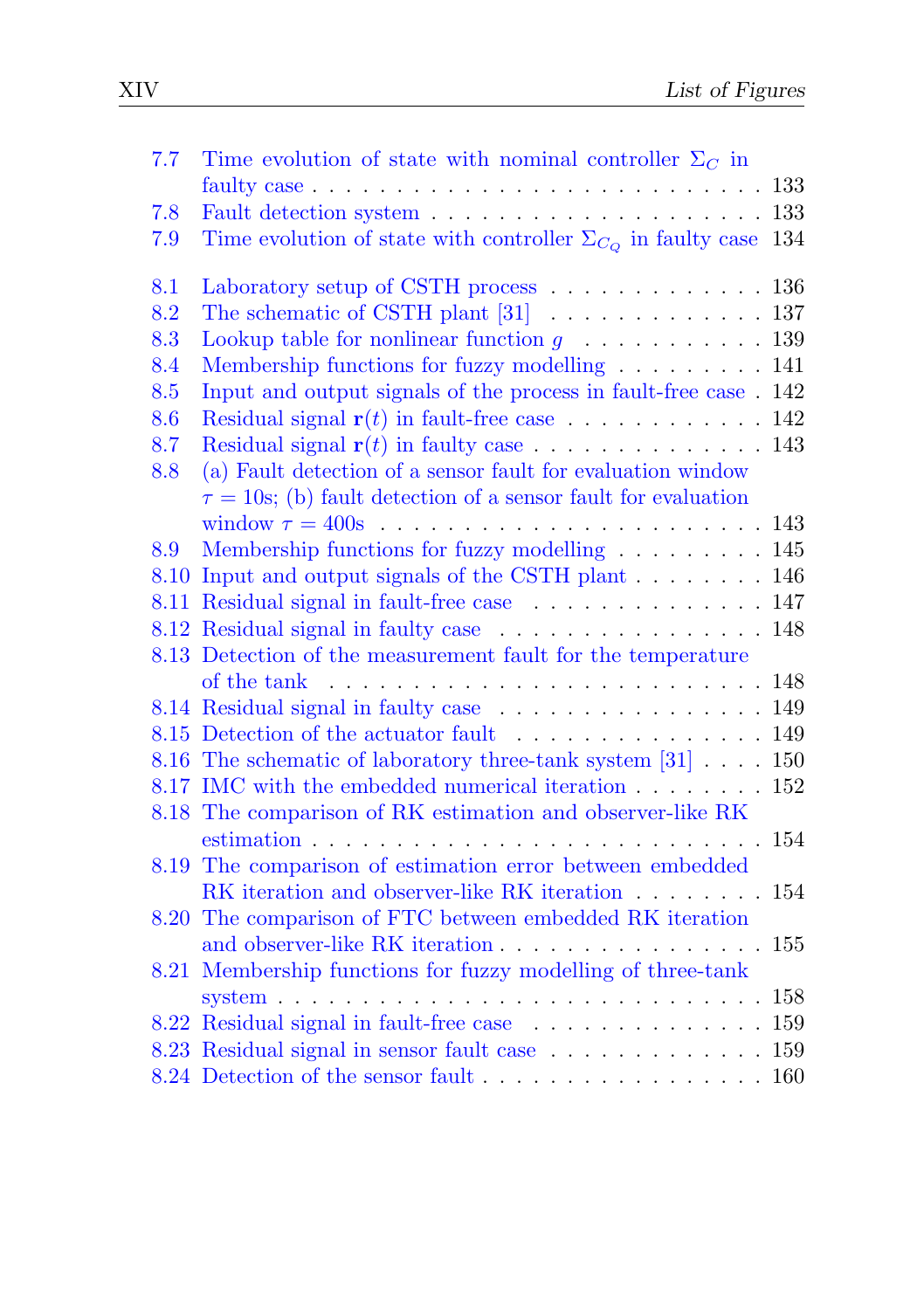## <span id="page-11-0"></span>List of Tables

| 4.1 Comparison of FD performance for different approaches . 68  |  |
|-----------------------------------------------------------------|--|
| 6.1 Comparison of FD performance for different approaches . 112 |  |
| 8.1 Technical data of CSTH process 138                          |  |
| 8.2 Operating points for CSTH process 140                       |  |
| 8.3 Parameters of three-tank system [30] 151                    |  |
| 8.4 Operating points for three-tank system 157                  |  |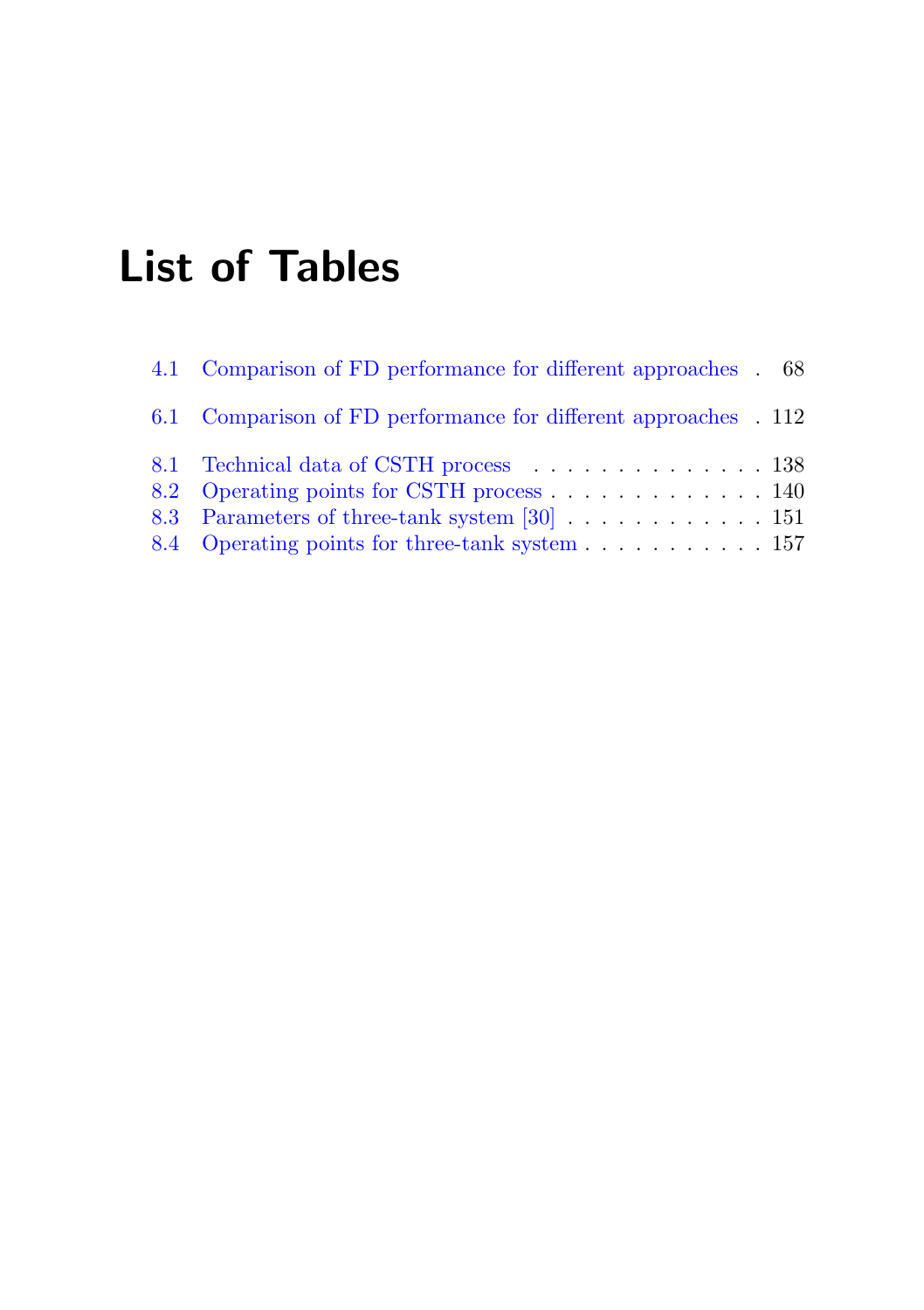## List of Notations

#### Abbreviations

| Abbreviation | Expansion                          |
|--------------|------------------------------------|
| <b>CSTH</b>  | continuous stirred tank heater     |
| EIMC         | extended internal model control    |
| FD           | fault detection                    |
| <b>FDD</b>   | fault detection and diagnosis      |
| FDF          | fault detection filter             |
| <b>FDI</b>   | fault detection and isolation      |
| FE           | fault estimation                   |
| <b>FTC</b>   | fault-tolerant control             |
| <b>GIMC</b>  | generalized internal model control |
| H.JI         | Hamilton-Jacobi inequality         |
| H-PRIO       | high-priority                      |
| IMC          | internal model control             |
| <b>IOS</b>   | input-to-output stable             |
| LCF          | left coprime factorization         |
| LMI          | linear matrix inequality           |
| L-PRIO       | low-priority                       |
| LPV          | linear parameter-varying           |
| LTI          | linear time-invariant              |
| <b>NCS</b>   | networked control system           |
| PID.         | proportional-integral-derivative   |
| PD           | proportional-derivative            |
| РI           | proportional-integral              |
| RCF          | right coprime factorization        |
| <b>ROS</b>   | robust-to-output stable            |
| RК           | Runge-Kutta                        |
| SKR.         | stable kernel representation       |
| SIR.         | stable image representation        |
| T-S          | Takagi-Sugeno                      |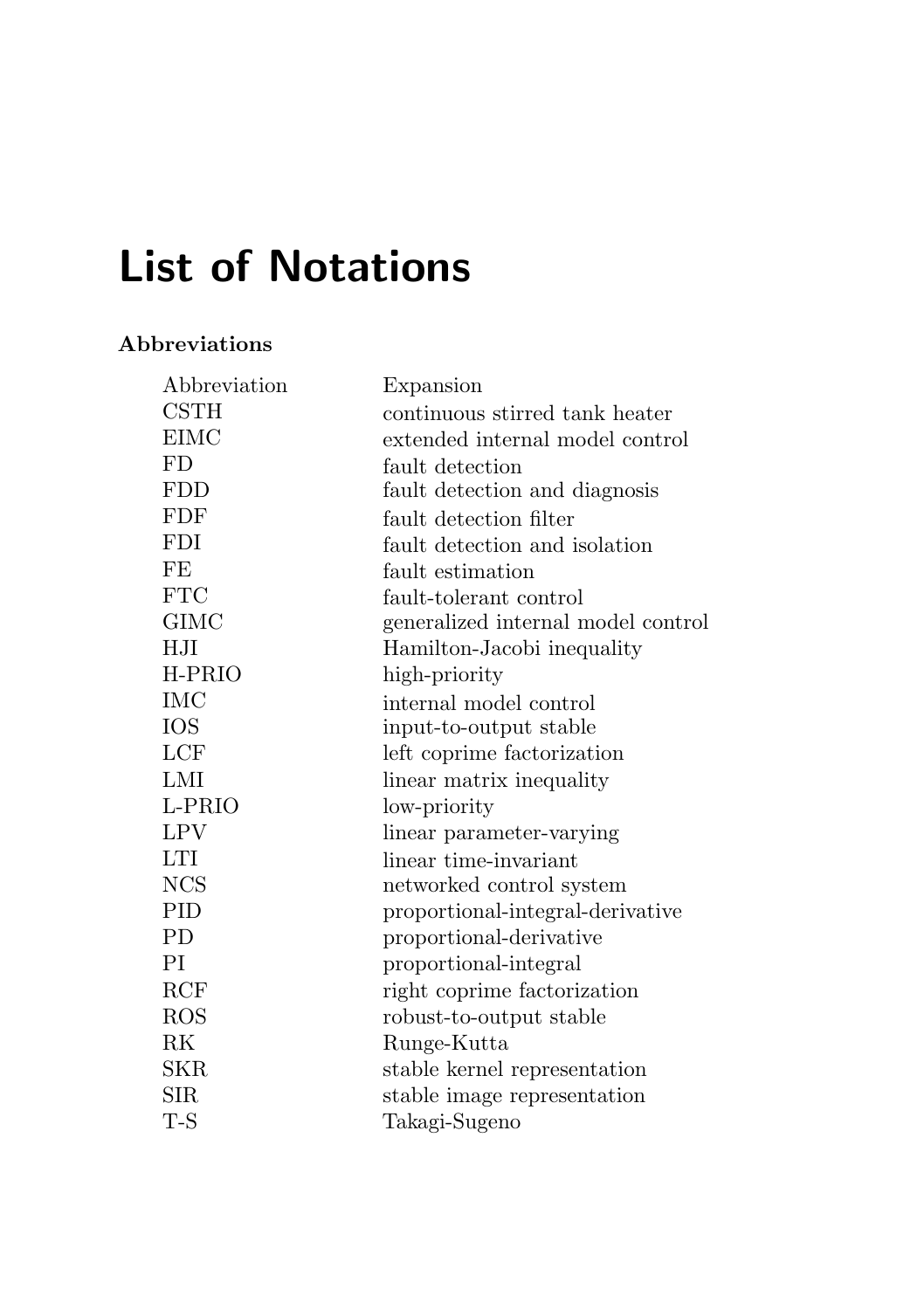#### Mathematical notations

| Notation                                                                | Description                                                                                                               |
|-------------------------------------------------------------------------|---------------------------------------------------------------------------------------------------------------------------|
| U                                                                       | a vector space of functions from a time domain                                                                            |
|                                                                         | to a Euclidean vector space                                                                                               |
| $\mathcal{U}^s$                                                         | the stable subset of $U$                                                                                                  |
| $\Sigma^{\mathbf{x}_0} : \mathcal{U} \to \mathcal{Y}$                   | An operator $\Sigma$ with input signal space $\mathcal{U}$ ,                                                              |
|                                                                         | output signal space $\mathcal Y$ and initial condition $\mathbf x_0$                                                      |
| $\Sigma^{\mathbf{x}_{a,0}}_a \circ \Sigma^{\mathbf{x}_{b,0}}_b$         | the cascade connection of two systems                                                                                     |
|                                                                         | $\Sigma^{\mathbf{x}_{a,0}}_a: \mathcal{U} \to \mathcal{Y}$ and $\Sigma^{\mathbf{x}_{b,0}}_b: \mathcal{Y} \to \mathcal{Z}$ |
| $\mathcal{RH}_{\infty}$                                                 | the set of all stable transfer matrices                                                                                   |
| A                                                                       | for all                                                                                                                   |
|                                                                         | belong to                                                                                                                 |
|                                                                         | imply                                                                                                                     |
| $\begin{array}{c}\n\in \\ \implies \\ \Longleftrightarrow\n\end{array}$ | equivalent to                                                                                                             |
| $  \cdot  $                                                             | Euclidean norm of a vector                                                                                                |
| $  \cdot  _2$                                                           | $\mathcal{L}_2$ norm of a signal                                                                                          |
| Ŷ                                                                       | estimate of the state vector <b>x</b>                                                                                     |
| $\mathbf x$                                                             | a vector                                                                                                                  |
| $\mathbf X$                                                             | a matrix                                                                                                                  |
| $\mathbf{X}^T$                                                          | transport of $\mathbf X$                                                                                                  |
| $\mathrm{X}^{-1}$                                                       | inverse of $X$                                                                                                            |
| X > 0                                                                   | X is positive definite matrix                                                                                             |
| $\mathcal{R}^n$                                                         | space of $n$ -dimensional vectors                                                                                         |
| $\mathbb{R}^{n \times m}$                                               | space of $n$ by $m$ matrices                                                                                              |
| $Sym{X}$                                                                | $\mathbf{X} + \mathbf{X}^T$                                                                                               |
| $\mathcal{B}_{\delta}$                                                  | space of the vector $\mathbf{x} \in \mathcal{R}^n$ satisfying $  \mathbf{x}   \leq \delta$                                |
|                                                                         | for some $\delta > 0$                                                                                                     |
| $V_{\mathbf{x}}(\mathbf{x})$                                            | $\frac{\partial V(\mathbf{x})}{\mathbf{x}}$                                                                               |
| $J(\mathbf{r})$                                                         | evaluation function                                                                                                       |
| $J_{\rm th}$                                                            | threshold                                                                                                                 |
| $\mathbf{u}_{\tau}$                                                     | the truncation of <b>u</b> at $\tau$ , i.e. $\mathbf{u}_{\tau}(t) = \mathbf{u}(t)$ if                                     |
|                                                                         | $t \leq \tau$ , and $\mathbf{u}(t) = \mathbf{0}$ if $t > \tau$                                                            |
| $\mathbf{I}_m$                                                          | $m$ by $m$ identity matrix                                                                                                |
| $\beta(\cdot) \in \mathcal{K}$                                          | $\beta: \mathcal{R}_+ \to \mathcal{R}_+$ is continuous, strictly increasing,                                              |
|                                                                         | and satisfies $\beta(0) = 0$                                                                                              |
| $\beta(\cdot) \in \mathcal{K}_{\infty}$                                 | $\beta \in \mathcal{K}$ , and in addition, $\lim_{s \to \infty} \beta(s) = \infty$                                        |
| $\beta(\cdot) \in \mathcal{L}$                                          | $\beta$ is continuous, strictly decreasing, and satisfies                                                                 |
|                                                                         |                                                                                                                           |